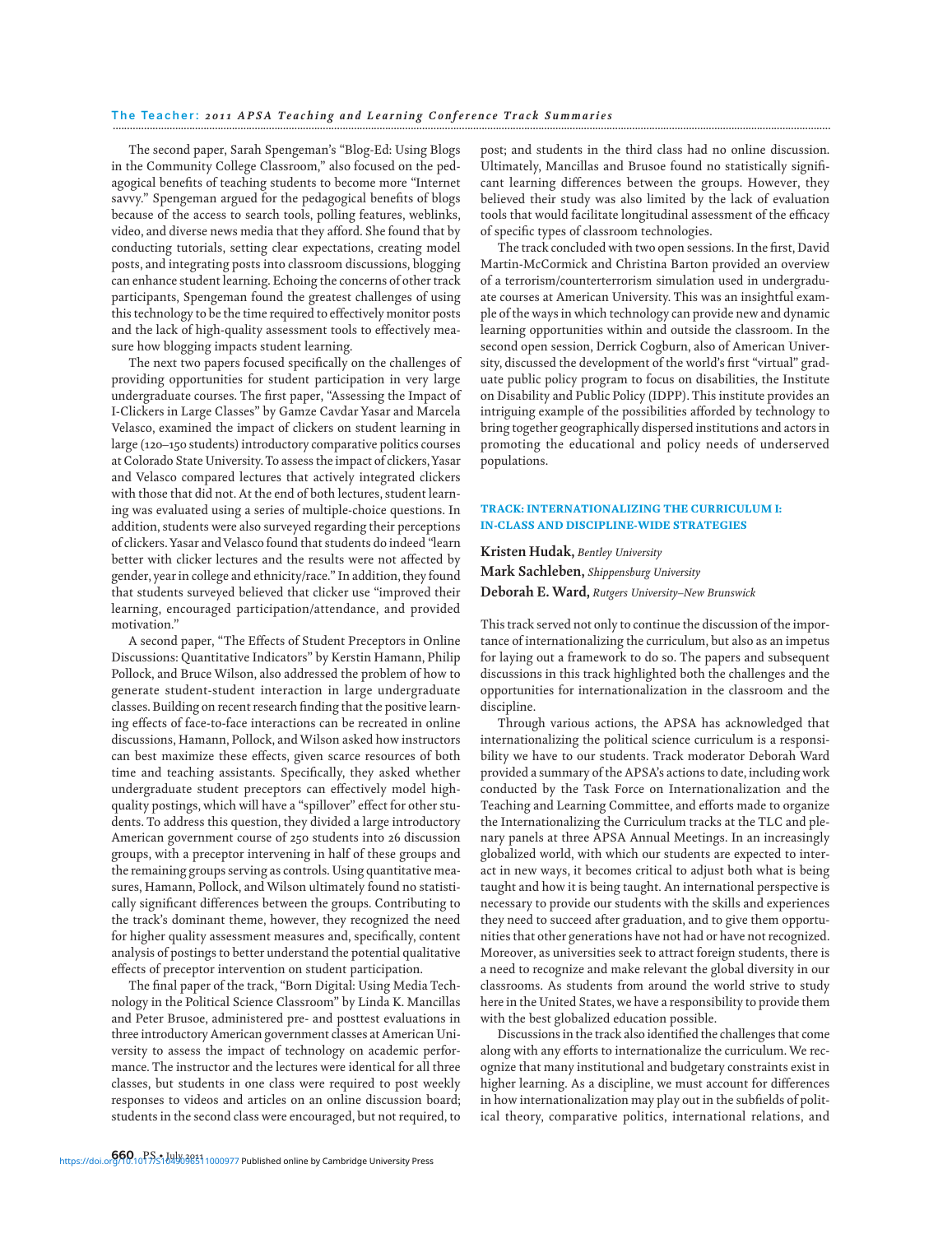American politics. Finally, and perhaps most critically, there is the question of determining how to internationalize assessment so that it adds value to students' education.

That said, internationalizing the curriculum presents exciting opportunities. Papers presented in this track assessed creative and valuable ideas for making international issues more accessible and relevant to students. These suggestions ranged from incorporating new readings into the curriculum and adopting studentled approaches to using media in the classroom and exploring service learning opportunities. The papers presented reflected these dynamics and synergistic opportunities. Presenters related their backgrounds, the realities of different institutions, and context-specific problems faced by teachers of political science.

Gerson Moreno-Riano, Phillip Hamilton, and Lee Trepanier ("Statesmanship and Democracy in a Global and Comparative Context") noted that the successful teacher must understand the context of his or her pupils. Thus, understanding the local context is important in bridging a student's understanding of global context. The authors argued that teaching statesmanship and democracy in a comparative context (i.e., using the local to make connections to the global) helps students to better appreciate both concepts. Mark Sachleben ("Getting Students to Think about the World: Techniques for Making the World Accessible in General Education Courses") argued that some students might be isolated from and resistant to international perspectives and described attempts to lure students into internationalization by designing assignments in which students research and plan an international educational trip as a method to "back-door" internationalization. He concluded that the current method of teaching international politics by emphasizing conflict, human rights violations, and the negative aspects of the international system was often an inhibiting factor to internationalizing students.

Two papers, one by Jon Carlson and James Ortez ("Using Children's TV to Teach Globalization: Dora, Diego, Kai-Lan, and the Global Generation") and the other by Christopher Cook ("American Students, African Conflicts, and Hollywood: The Advantages and Unintended Consequences of Using Film to Teach African Politics"), argued that the use of film and media in the classroom could help students observe the effects of global interaction while developing analytical skills. Carlson and Ortez proposed using children's television series, such as *Dora the Explorer* and *Ni Hao, Kai-Lin*, to explore the globalization of media and the interchange of global cultural values. Cook described an approach using film that introduces students to a topic that few understand or appreciate: African politics. By using several films, he hoped to breakdown stereotypical views of Africa and promote a critical understanding of the forces shaping the continent.

Other teacher-scholars focused on the role that students can play in educating themselves. Ann Marie Mezzell ("Learning by Teaching: A Student-Led Approach to Internationalizing the Discipline") demonstrated how student-led education can be effective at a resource-limited institution. Although not arguing that students should drive the curriculum, Mezzell demonstrated how allowing students to build competencies and interests in an African politics course created a snowball effect of interest among other members of the course. Laura Brunell ("Building Global Civic Skills: A Class-Based Service Learning Approach") described a way to capture students' excitement and interest to "do something" as a way of motivating both learning and service. Brunell's project used the teacher as a servant leader (facilitating, not leading) to help students raise awareness and educate a larger community on human trafficking as both a global and a local issue. Brunell found that the project made students feel more connected to the local and global community.

**.............................................................................................................................................................................................................................................................**

The paper presentations concluded with a consideration of the challenges of internationalization from various perspectives. Michael Jon Stoil, a professor at the University of Guam, discussed the challenges of teaching American government to students who did not enjoy the same rights as other American students ("Multicultural Political Thought and the Purpose of Political Theory Courses"). Furthermore, Stoil pointed out the need, particularly in light of the cultural and ethnic background of Guam, to incorporate a number of non-Western thinkers into the canon of political philosophy to demonstrate relevancy and broaden the intellectual horizons of students. Julia M. Lau Bertrand and Ji-Young Lee ("Asian Perspectives on Teaching International Relations to Undergraduates in the U.S.") highlighted the need to diversify the international relations curriculum, particularly for students who come to American universities from an international background. These teacher-scholars argued that international relations as it is currently taught focuses on European historical events and an "us-versus-them" paradigm that does little to explain current international politics, particularly when the audience is an international student body. Meanwhile, Gale A. Mattox ("Internationalizing the Curriculum for Future Officers") focused on a completely different type of student body: cadets at the U.S. Naval Academy. Mattox described the process of internationalization at the Academy, particularly in light of the post–September 11 context. Although she experienced resistance to internationalizing the curriculum, the needs of the future officer corps were demonstrated by the demands of the war in Afghanistan, with the lack of languages and cultural awareness among the future officers emphasizing the need for change.

The discussions that stemmed from these papers highlighted important opportunities for the discipline as well, and recommendations include the creation of new APSA membership sections, the development of globalized textbooks across the subfields, resource sharing, the creation of learning objectives and standards for the high school level, the development of benchmarks for self-assessment, the collection of empirical evidence to drive the push for internationalization, and the sponsorship of a short course at the APSA Annual Meeting. The track concluded that in addition to striving to create a strong working definition of internationalization, an APSA working group should be formed with the goal of developing both clear standards for institutions and departments and a repository of resources. Based on track discussions, four broad themes were identified that lay out a framework for both defining what is meant by internationalizing the curriculum and establishing clear goals and objectives.

First, an internationalized curriculum should provide *context*. In this sense, the curriculum should provide students with a global awareness and the understanding that by knowing others, they can better know themselves. It should promote a better understanding of and empathy for the global community while teaching the critical evaluation skills and information necessary for the kind of real-world experiences they may face (whether these experiences be studying, traveling, working, or serving abroad).

Second, internationalization demands a reconsideration of *perspective*. This reconsideration means correcting the perception that globalization equals Americanization and incorporat